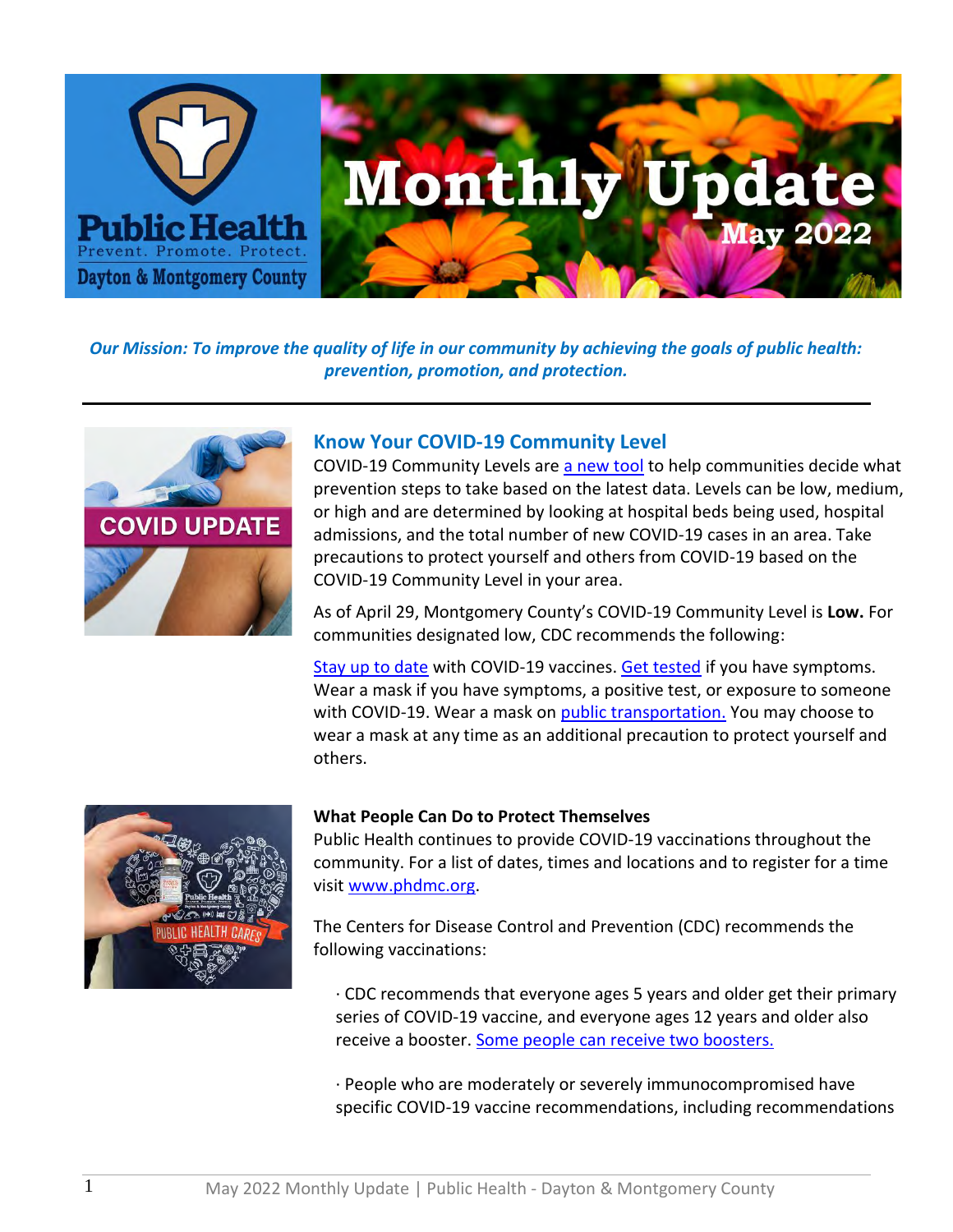for a booster. Learn more about [COVID-19 vaccine recommendations for](https://www.cdc.gov/coronavirus/2019-ncov/vaccines/recommendations/immuno.html)  [people who are moderately or severely immunocompromised.](https://www.cdc.gov/coronavirus/2019-ncov/vaccines/recommendations/immuno.html)

[COVID-19 vaccine and booster recommendations](https://www.cdc.gov/coronavirus/2019-ncov/vaccines/stay-up-to-date.html?s_cid=11747:cdc%20up%20to%20date%20vaccine:sem.ga:p:RG:GM:gen:PTN:FY22#recommendations) may be updated as CDC continues to follow data related to vaccine effectiveness and safety, waning immunity, and protection against variants.



#### **COVID-19 Test to Treat**

A new nationwide Test to Treat initiative was launched to give individuals an important way to quickly access free lifesaving treatment for COVID-19. Through this program, people can get tested and – if they are positive and treatments are appropriate for them – receive a prescription from a health care provider, and have their prescription filled all at one location.

These "One-Stop Test to Treat" sites are available at hundreds of locations nationwide, including pharmacy-based clinics, Health Resources Services Administration (HRSA) supported federally-qualified health centers (FQHCs), and long-term care facilities. People can continue to be tested and treated by their own health care providers who can appropriately prescribe these oral antivirals at locations where the medicines are distributed.

A [Test to Treat locator](https://covid-19-test-to-treat-locator-dhhs.hub.arcgis.com/) is available to help find participating sites. A call center is also available at [1-800-232-0233](https://publichealthdmc-my.sharepoint.com/:w:/g/personal/dsuffoletto_phdmc_org/Edbb7fweOjZEiQsrOOU6d9oBOw5rA7D_pwDbsKLKPPD_KQ?e=4mlHFg&CID=E84ABC61-C288-43AC-B031-ED7514C3540F&wdLOR=c51A4CB59-3E2F-41CB-BD45-AE5A18DD6017) (TTY [1-888-720-7489\)](https://publichealthdmc-my.sharepoint.com/:w:/g/personal/dsuffoletto_phdmc_org/Edbb7fweOjZEiQsrOOU6d9oBOw5rA7D_pwDbsKLKPPD_KQ?e=4mlHFg&CID=E84ABC61-C288-43AC-B031-ED7514C3540F&wdLOR=c51A4CB59-3E2F-41CB-BD45-AE5A18DD6017) to get help in English, Spanish, and more than 150 other languages – 8:00 am to midnight ET, 7 days a week. The [Disability Information and Access Line](https://acl.gov/DIAL) (DIAL) is also available to specifically help people with disabilities access services. To get help, call [1-888-677-1199,](https://publichealthdmc-my.sharepoint.com/:w:/g/personal/dsuffoletto_phdmc_org/Edbb7fweOjZEiQsrOOU6d9oBOw5rA7D_pwDbsKLKPPD_KQ?e=4mlHFg&CID=E84ABC61-C288-43AC-B031-ED7514C3540F&wdLOR=c51A4CB59-3E2F-41CB-BD45-AE5A18DD6017) Monday-Friday from 9:00 am to 8:00 pm ET or email [DIAL@usaginganddisability.org](mailto:DIAL@usaginganddisability.org)



### **Allergies or COVID-19?**

Spring is in the air, and unfortunately, so are tree pollen and mold spores. Rain washes allergens away, but thunderstorms don't have the same effect. The [Asthma and Allergy Foundation of America \(AAFA\)](https://www.aafa.org/) says that severe weather, most common during the spring and summer, can pick up and swirl pollen around.

According to the American Academy of Allergy, Asthma & Immunology, when you have allergies, your immune system mistakenly identifies a typically harmless substance as an intruder — an allergen. The immune system responds to the allergen by releasing histamine and chemical mediators that typically cause symptoms in the nose, throat, eyes, ears, skin, and roof of the mouth. Learn how to distinguish allergies from COVID-19 using this chart.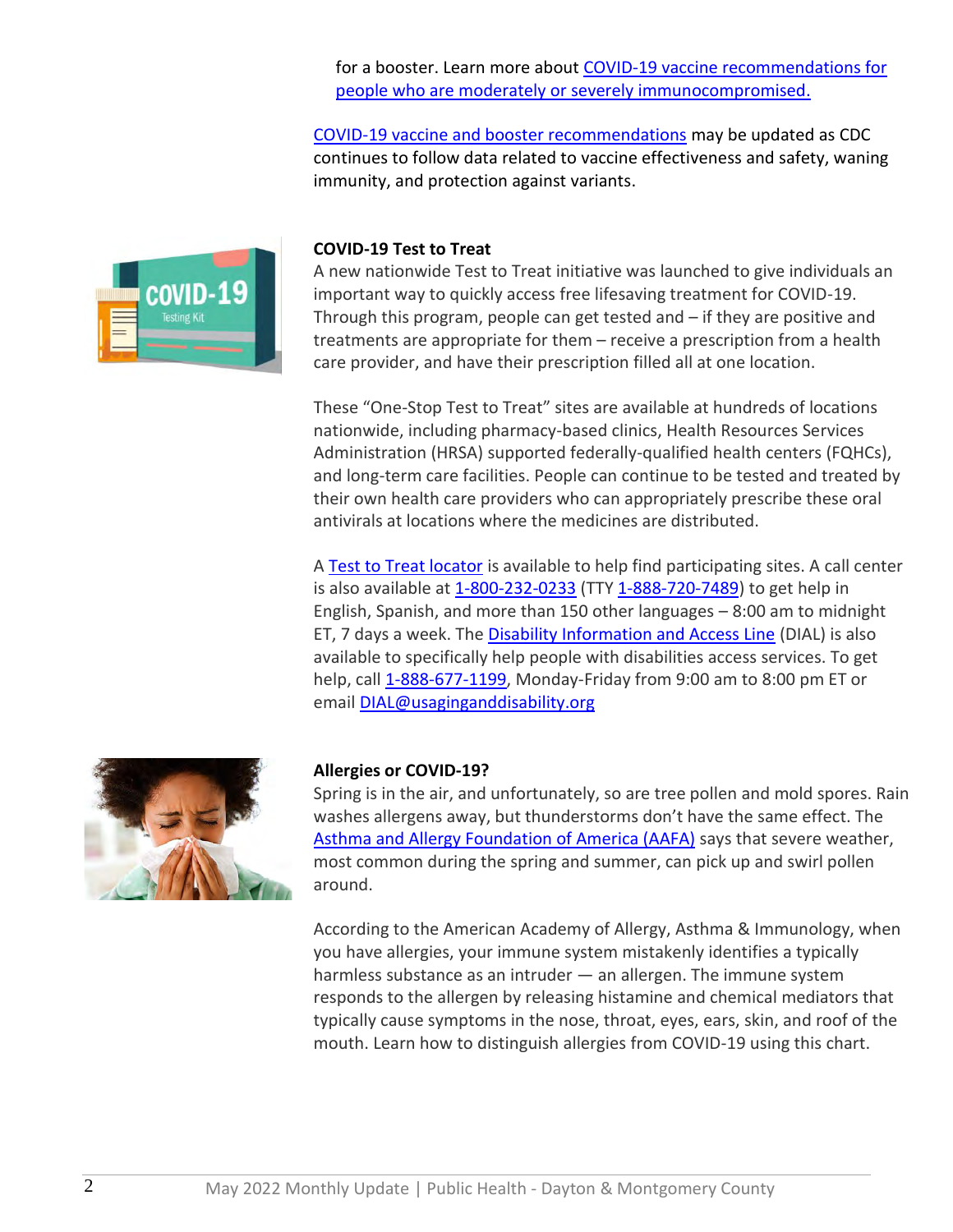## COVID-19 vs. Allergies

|                                 |                                                           | COVID-19                                                                                        | <b>Allergies</b>    |
|---------------------------------|-----------------------------------------------------------|-------------------------------------------------------------------------------------------------|---------------------|
|                                 | <b>Fever or chills</b>                                    | ☑                                                                                               | $^{\circ}$          |
| Common                          | Cough                                                     | Ø                                                                                               | $\sigma$            |
| Loss<br>Common<br>Not<br>Common | <b>Body aches</b>                                         | Ø                                                                                               | $\otimes$           |
|                                 | Headaches                                                 | $\circledcirc$                                                                                  | $\circledcirc$      |
|                                 | <b>Tiredness</b>                                          | Ø                                                                                               | ☑                   |
|                                 | Loss of taste or smell                                    | $\bm{\omega}$                                                                                   | ⊗                   |
|                                 | Shortness of breath                                       | $\omega$                                                                                        | Θ                   |
|                                 | Sore throat                                               | е                                                                                               | Ø                   |
|                                 | Sneezing                                                  | ⊗                                                                                               | $\circledcirc$      |
|                                 | Itchy or watery eyes                                      | ⊗                                                                                               | $\circledcirc$      |
|                                 | <b>Runny or stuffy nose</b>                               | θ                                                                                               | $\varnothing$       |
|                                 | condition such as asthma that can be triggered by pollen. | *Seasonal allergies do not usually cause shortness of breath, unless a person has a respiratory | cdc.gov/coronavirus |



**Active People, Healthy Montgomery County Downtown Fun Walk**

Public Health is hosting a free, fun, downtown event to encourage walking and active lifestyles. The *Active People, Healthy Montgomery County Downtown Fun Walk* is scheduled for Wednesday, May 25, from 11:00 am to 1:00 pm at [RiverScape MetroPark.](https://www.metroparks.org/places-to-go/riverscape/) Healthy lifestyle exhibits will be on hand along with music and gift bags. At 11:45 am there will be a group walk from RiverScape to McCook Field and back. For more information call (937) 225-5700.

# **Active People, Healthy Montgomery County**



[The Centers for Disease Control and Prevention \(CDC\)](https://www.cdc.gov/) recommend that adults get at least 150 minutes of moderate-intensity aerobic physical activity or 75 minutes of vigorous-intensity physical activity, or an equivalent combination each week. The guidelines also recommend that children and adolescents be active for at least 60 minutes every day. Following these guidelines can contribute to overall health and decrease the risk of chronic diseases such as heart disease, cancer or diabetes.

Walking is a great way to get the physical activity needed to obtain health benefits. Walking does not require any special skills. It also does not require a gym membership or expensive equipment. A single bout of moderate-to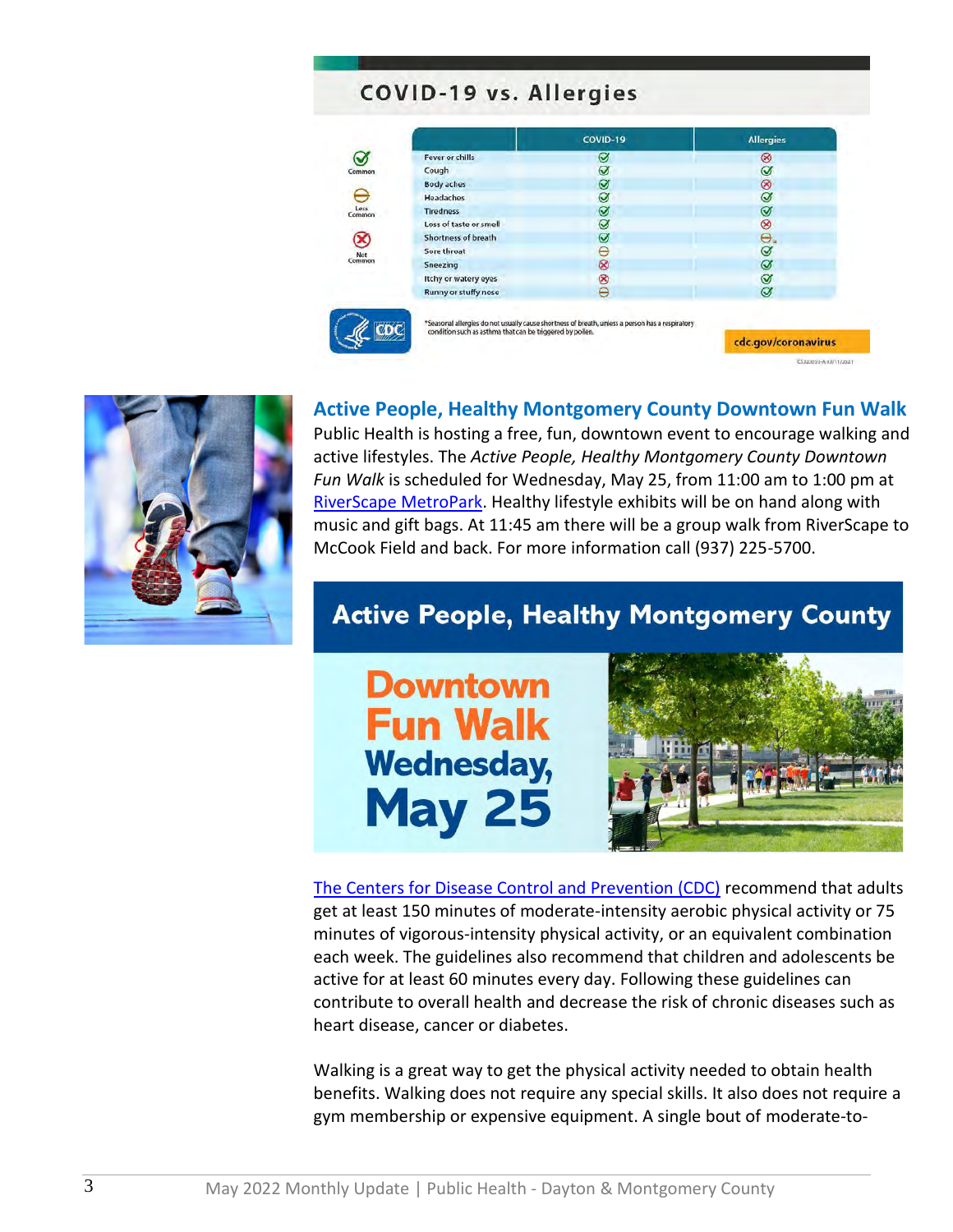vigorous physical activity can improve sleep, memory, and the ability to think and learn. It also reduces anxiety symptoms.



## **Healthy and Safe Swimming Week**

Swimming is a fun, healthy way to stay physically active and spend quality time with family and friends. During the summer, Public Health sanitarians inspect approximately 331 pools in Montgomery County to help them stay safe. In 2021, 3,120 pool inspections were conducted*. Healthy and Safe Swimming Week*, May 23-29 highlights the roles that swimmers, parents of young swimmers, aquatics and beach staff, residential pool owners, and public health officials play in preventing disease outbreaks, drowning, and pool chemical injuries.

Chemicals like chlorine are added to pool water to kill germs and stop them from spreading, helping to keep swimmers healthy. However, mishandling pool chemicals can cause injuries. Operators of public pools, hot tubs/spas, or water playgrounds and owners of residential pools or hot tubs/spas can take steps to prevent pool chemical injuries, such as reading and following directions on product labels of pool chemicals before using them.

Swimmers and parents of young swimmers can also promote healthy and safe swimming through pool chemistry. When swimmers don't shower before getting in pools, hot tubs/spas, or water playgrounds or pee in the water, free chlorine (the form of chlorine that kills germs) combines with pee, poop, sweat, dirt, and personal care products. This means there is less free chlorine to kill germs and unwanted chemical compounds are produced. One example is a group of irritants called chloramines, which makes eyes red and sting, causes skin irritation and rashes, and respiratory problems. These chloramines are different from the type of chloramine that is sometimes used to treat our drinking water.

### *Tips for Healthy Swimming*

- Check out the latest inspection results. You can typically find inspection scores online or onsite.
- Do your own inspection. Use test strips to check disinfectant (chlorine or bromine) level and pH before getting in the water. Most superstores, hardware stores, and pool-supply stores sell test strips.
- Shower before you get in the water. Rinsing off in the shower for only one-minute helps get rid of most stuff that might be on a swimmer's body.
- Check yourself! Keep the pee, poop, sweat, blood, and dirt out of the water.
- Don't swim or let children swim when sick with diarrhea.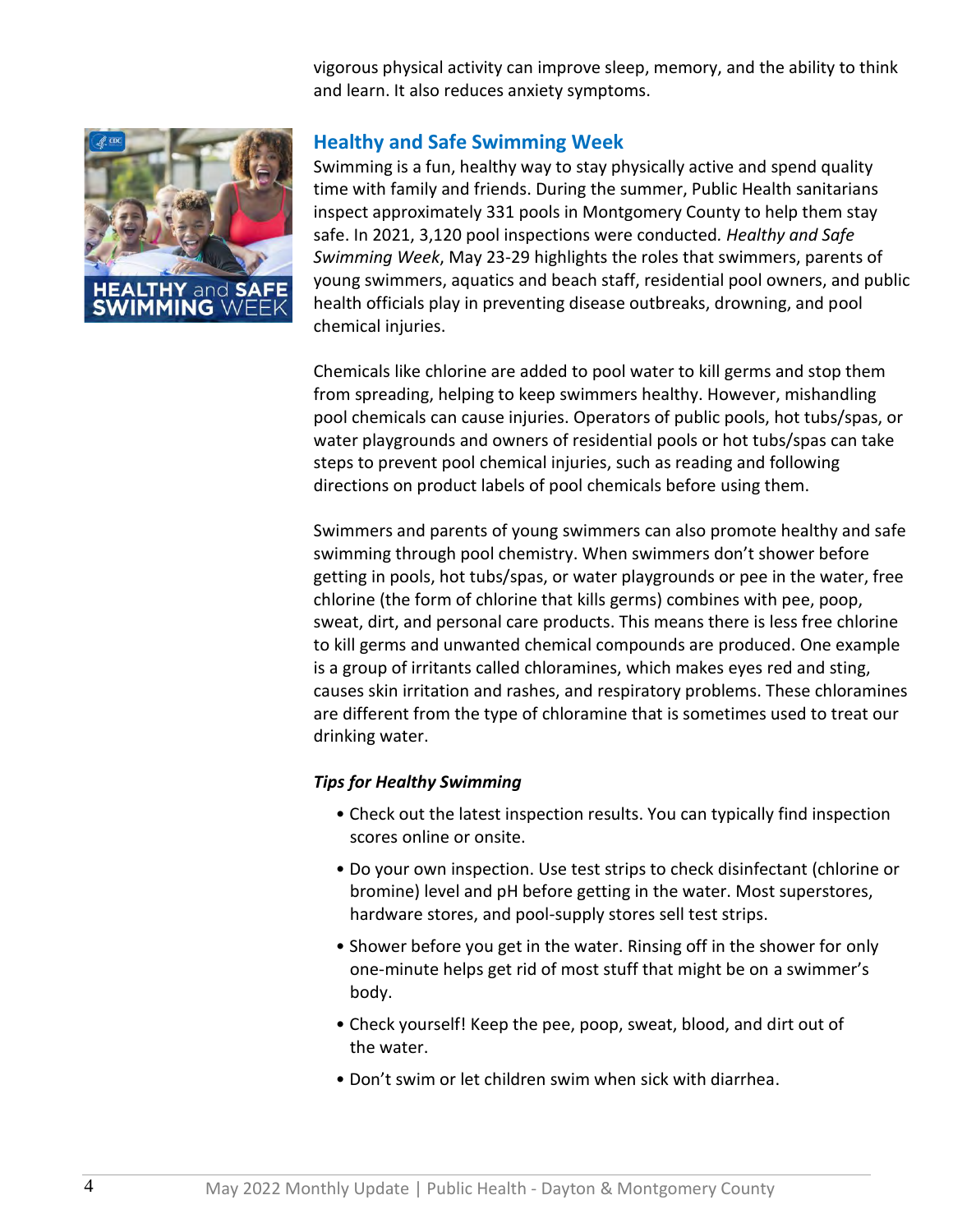• Don't swallow the water. Just one mouthful of water with diarrhea germs can make you sick for up to 3 weeks.

To learn more about swimming healthy visit:

[https://www.cdc.gov/healthywater/pdf/swimming/resources/share-fun-not](https://www.cdc.gov/healthywater/pdf/swimming/resources/share-fun-not-germs-508c.pdf)[germs-508c.pdf](https://www.cdc.gov/healthywater/pdf/swimming/resources/share-fun-not-germs-508c.pdf)

## **Ohio Environmental Health Association Annual Conference**

Public Health's Environmental Health staff attended the [Ohio Environmental](http://www.ohioeha.org/aws/OEHA/pt/sp/home_page)  [Health Association](http://www.ohioeha.org/aws/OEHA/pt/sp/home_page) Annual Education Conference in April 2022 in Dublin, Ohio. Staff attended the two-day conference meant to provide education and CEUs for the variety of topics environmental health encompasses.

This year's topics included a wide range of areas such as drones in public health, academic public health and workforce development, ticks, PFAS exposures, harmful algal blooms (HAB's) in the Toledo public water system and Lake Erie, Performance Management and Continuous Quality Improvement (CQI), as well as a presentation by the Ohio Restaurant Association on ghost kitchens.

Public Health's own Tracy Clare and OEMA's Dan Baker together, gave one of the keynote addresses and spoke on the successes of the 2021 Cleveland, Ohio COVID-19 Vaccine Clinic. Jennifer Wentzel gave a presentation on foodborne illness investigation. Sessions were also held dedicated to helping Environmental Health Specialists in training pass the National Environmental Health Association (NEHA) licensure test.



(L to R) Health Commissioner Jennifer Wentzel Tracy Clare, Dan Baker, and Matt Tyler

Matt Tyler (Vice President) served as the chair of the conference. Mr. Tyler also received the Presidents Award for his efforts during the pandemic to ensure membership and that Registered Environmental Health Specialists across the state had access to virtual training so they could maintain their credentials. The 75<sup>th</sup> Annual Conference was a great success.



## **Media Opportunities:**

4/1/22 – Dayton Daily News - COVID-19 Variants 4/11/22 – WDTN - Maternal Health 4/12/22 – WHIO - COVID- 19 Mask Mandates 4/14/22 – WDTN - COVID-19 Mask Mandates 4/15/22 – ABC 22 - COVI-19 – Masks on Planes 4/18/22 – COVID-19 - Minority Health Month Expo 4/22/22 – WDTN - COVID-19 Cases 4/26/22 – Dayton Daily News - Community Health Rankings